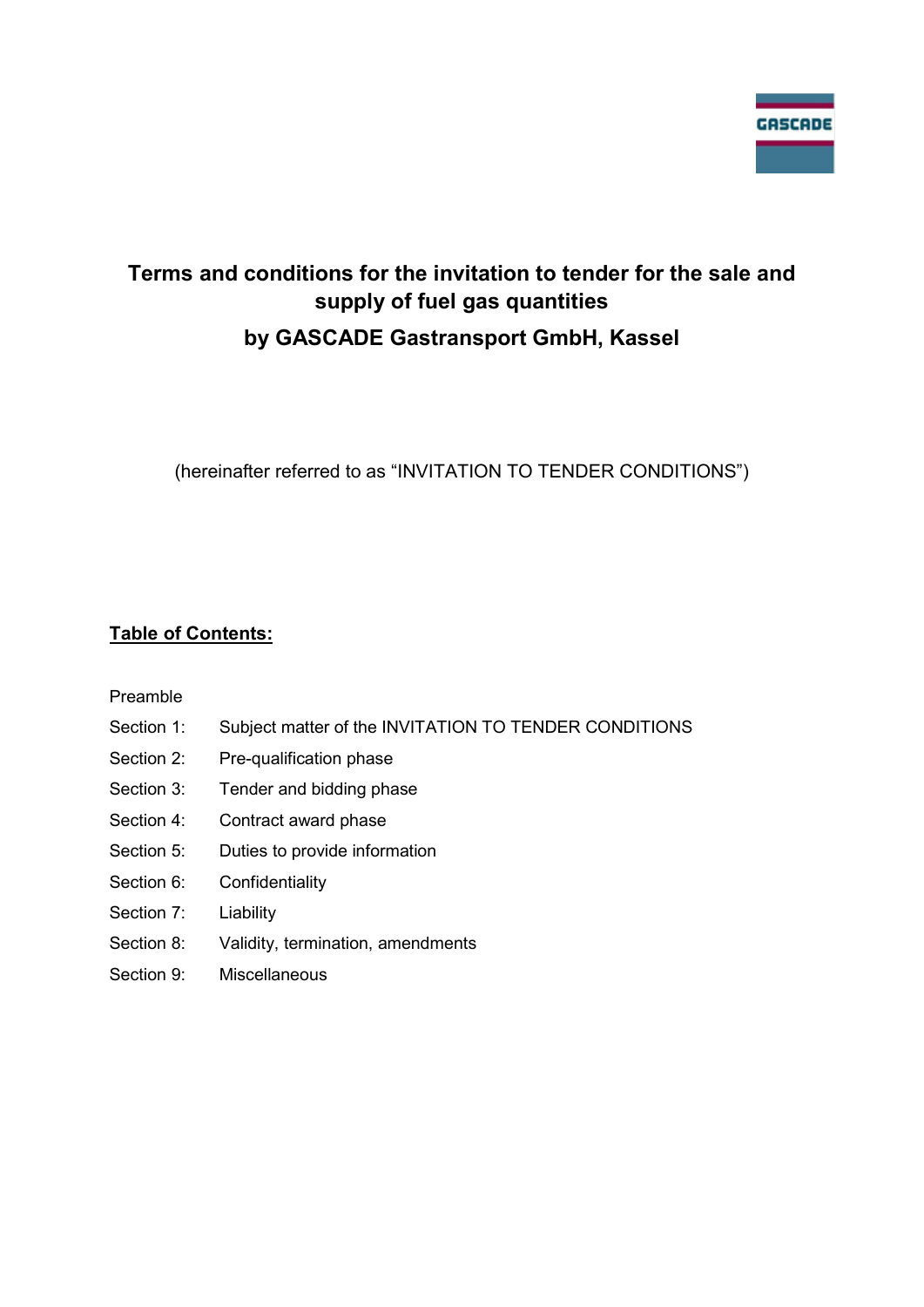## Preamble

GASCADE Gastransport GmbH, Kassel (hereinafter referred to as "GASCADE"), is conducting an invitation to tender in order to procure fuel gas quantities. These INVITATION TO TENDER CONDITIONS form the legal basis for the participation of natural gas traders (hereinafter referred to as the "FUEL GAS SELLER(S)" in GASCADE's invitation to tender procedure.

## Section 1: Subject matter of the INVITATION TO TENDER CONDITIONS

- (1) These INVITATION TO TENDER CONDITIONS define in particular the procedure for, and the requirements for FUEL GAS SELLERS to take part in, the invitation to tender relating to the sale, supply and balancing of fuel gas quantities.
- (2) The offer shall be based on the Master Agreement relating to the sale, supply and balancing of fuel gas quantities and an individual agreement (hereinafter referred to as "individual agreement") as an annex to the Master Agreement, which GASCADE will conclude with the FUEL GAS SELLER awarded a contract. The individual agreement to the Master Agreement will govern in particular the pricing, actual fuel gas quantities and the place at which they are delivered.
- (3) The invitation to tender procedure is divided into the pre-qualification phase, tender and bidding phase, and contract award phase.

## Section 2: Pre-qualification phase

- (1) The pre-qualification phase shall commence after publication of these INVITATION TO TENDER CONDITIONS on 3 February 2020. It shall end with GASCADE's admission of a FUEL GAS SELLER as a bidder in accordance with (9) sentence 1 of this Section 2 or rejection of a FUEL GAS SELLER in accordance with (9) sentence 2 of this Section 2. The admission or rejection of a FUEL GAS SELLER as a bidder relates to the submission of offers by the FUEL GAS SELLER and inclusion of them by GASCADE in the invitation to tender within the tender and bidding phase.
- (2) The FUEL GAS SELLERS are obliged to submit all the documents required for prequalification in accordance with (5) of this Section 2 by no later than 12 noon on 14 February 2020. The pre-qualified FUEL GAS SELLERS shall be given authorisation to submit offers within the tender and bidding phase.
- (3) Admission as a bidder in accordance with (1) sentence 3 of this Section 2 shall apply for the calendar year 2020 to all tender and bidding phases in that period of time, if the FUEL GAS SELLER consents to further invitations to tender by giving a written declaration in accordance with (5) a) of this Section 2 and GASCADE does not revoke its admission as a bidder in the meantime. Admission as a bidder can be revoked at any time if there is good cause or if there is a change to the requirements demanded of FUEL GAS SELLERS for being admitted to a new invitation to tender procedure. Good cause shall exist in particular if the FUEL GAS SELLER has knowingly made false statements or has submitted incorrect documents and if the FUEL GAS SELLER no longer meets the requirements for pre-qualification.
- (4) If a FUEL GAS SELLER is rejected as a participant in the invitation to tender procedure, it can gain admission as a bidder at any time up to the end of the bidding phase by taking part in a pre-qualification phase again and successfully completing it. In order to be able to take part in a pre-qualification phase, there must be a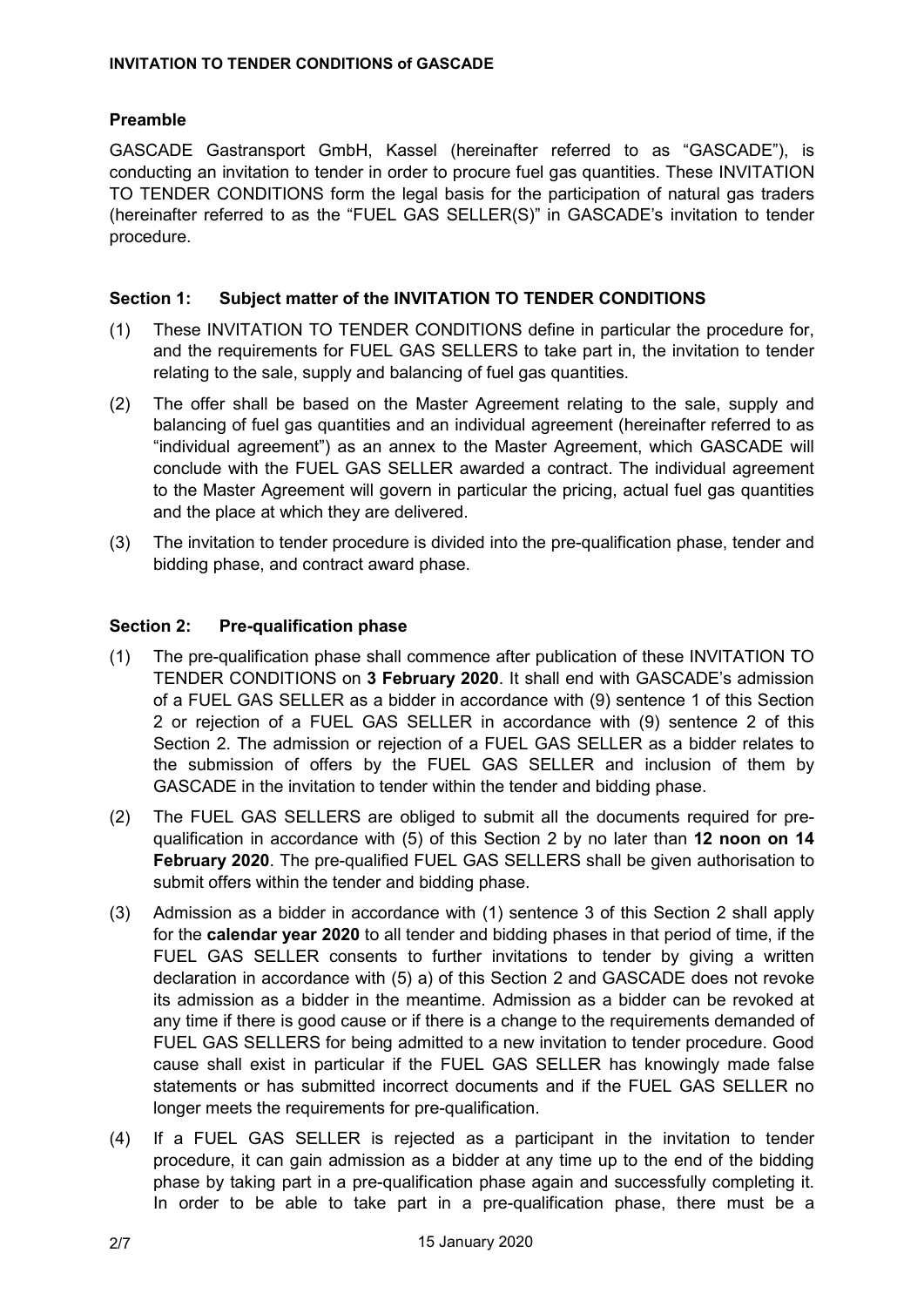demonstrable change in the circumstances on the part of the FUEL GAS SELLER compared to those examined in the previous pre-qualification phase.

- (5) The FUEL GAS SELLER shall submit the following documents to GASCADE in order to be admitted as a bidder:
	- a) A written declaration on the request to take part in a pre-qualification phase, including the declaration of consent to the fact that these INVITATION TO TENDER CONDITIONS apply in full and without reservation.
	- b) An up-to-date excerpt from the commercial register or, in the case of non-German FUEL GAS SELLERS, appropriate documents in German or English which is or are not older than three months, a list of shareholders if the FUEL GAS SELLER or a shareholder of the FUEL GAS SELLER has the legal form of a limited liability company (GmbH), and audited annual financial statement documents (balance sheet, income statement, statement of cash flows, and management report) for the last completed fiscal year.
	- c) A list of contact data to enable initiation of the the data communication required for operational handling and other additional company information (bank details, tax number, etc.).
- (6) The FUEL GAS SELLER shall immediately report any changes to the documents specified in (5) of this Section 2 during the entire invitation to tender procedure.
- (7) GASCADE shall conduct a credit check on the basis of the documents submitted by the FUEL GAS SELLER pursuant to (5) of this Section 2 and shall inform the FUEL GAS SELLER about the results of the credit check.

In principle, the FUEL GAS SELLER shall be classified in a risk category on the basis of the published credit rating of the agencies Creditreform and Dun & Bradstreet (D&B) or a similar agency, as follows.

| <b>Risk category</b> | D&B<br>risk indicator | Creditreform<br>risk class | <b>Pre-qualification</b> |
|----------------------|-----------------------|----------------------------|--------------------------|
| A: low risk          | 1 to $3$              | I-II                       | Passed                   |
| B: higher risk       | > 3                   | > II                       | Failed                   |

If there are multiple credit ratings/classifications, the credit rating or classification reflecting the greatest risk shall be authoritative in determining the risk category.

GASCADE reserves the right to reclassify the FUEL GAS SELLER into another risk category if the annual financial statement documents submitted by the FUEL GAS SELLER reveal a different assessment to that communicated by D&B and/or Creditreform. Moreover, GASCADE shall be authorised to reclassify the FUEL GAS SELLER into another risk category throughout the invitation to tender procedure if necessary due to changes reported in accordance with (6) of this Section 2. GASCADE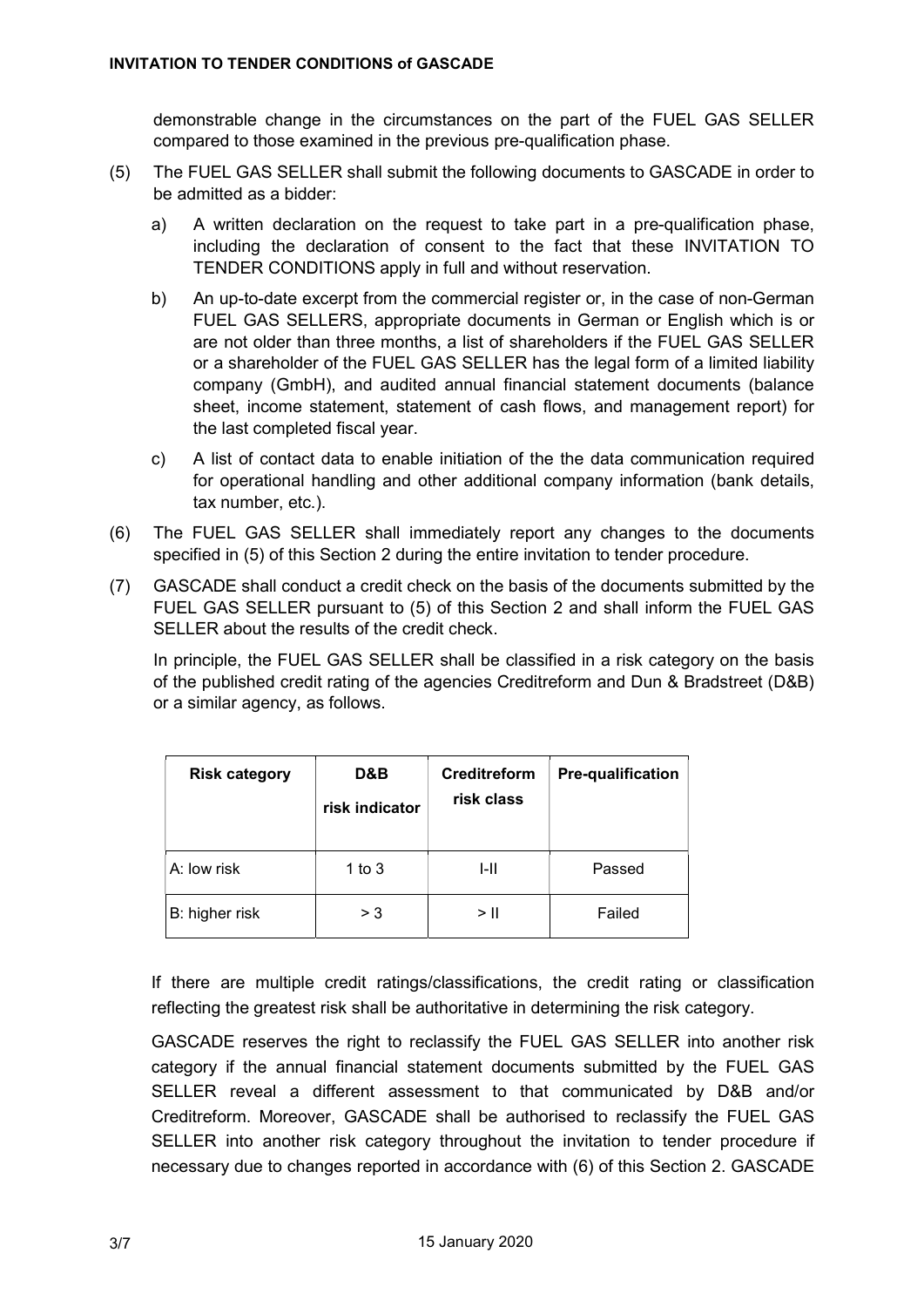shall always give the FUEL GAS SELLER opportunity to state its view in brief in the event of reclassification.

- (8) The minimum communication requirements needed for operational handling shall be deemed to have been fulfilled
	- (a) if the FUEL GAS SELLER can be reached every business day at a central point of contact with staff that can speak German or English (contact persons). The point of contact must be able to be reached by phone under just one telephone number and at least one further communication channel (e-mail or fax) and
	- (b) if the FUEL GAS SELLER is able to send nominations and receive confirmation of nominations in accordance with DVGW worksheet G 2000 and

(c) if the FUEL GAS SELLER has a balancing group that is valid for the term of the agreement in the GASPOOL market area.

"Business days" are all days that are not Saturdays, Sundays or public holidays. If a day is a public holiday in one German federal state, it shall be regarded as a public holiday nationwide. 24 December and 31 December shall be regarded as public holidays every year.

(9) If a FUEL GAS SELLER has submitted the documents specified in (5) of this Section 2 in full and on time and fulfils the requirements defined in (8) of this Section 2, GASCADE shall admit the FUEL GAS SELLER as a bidder and send it the Master Agreement in accordance with Section 1 (2) so that the FUEL GAS SELLER can sign it.

 If the FUEL GAS SELLER has not fulfilled the requirements under the above sentence, GASCADE shall notify the FUEL GAS SELLER applying to participate that it has been rejected and shall return the submitted documents. GASCADE shall endeavour to notify the FUEL GAS SELLER of the result of the pre-qualification review within ten (10) business days.

(10) If the FUEL GAS SELLER does not have sufficient creditworthiness, the latter can be guaranteed by adequate security being furnished. Adequate security shall be guarantees or irrevocable and unconditional surety, waiving the benefit of discussion and the right to contestability and eligibility for offset (if the claims are not disputed or an enforceable judgement has been rendered in respect of them). A credit institution issuing this security must have a Standard & Poor's long-term rating of A- or better, a Moody's long-term rating of A3 or better, or be part of the German savings or cooperative bank sector. Damage of €100,000 up to the end of the agreement shall be assumed in determining whether the security is adequate.

 If a FUEL GAS SELLER has to furnish security, it shall do so by the end of the tender and bidding phase in accordance with Section 3 (1). Offers by FUEL GAS SELLERS who do not furnish security despite being classified in risk category B (higher risk) shall not be considered in the contract award phase.

 If the rating of a credit institution that issues security is lowered by one of the agencies with the result that the requirements demanded of the credit institution in accordance with the above sentence are no longer fulfilled, GASCADE shall have the right to demand that the FUEL GAS SELLER replace the security.

 GASCADE reserves the right to demand other or additional security to cover the credit risk at any time if the FUEL GAS SELLER is subsequently reclassified into another risk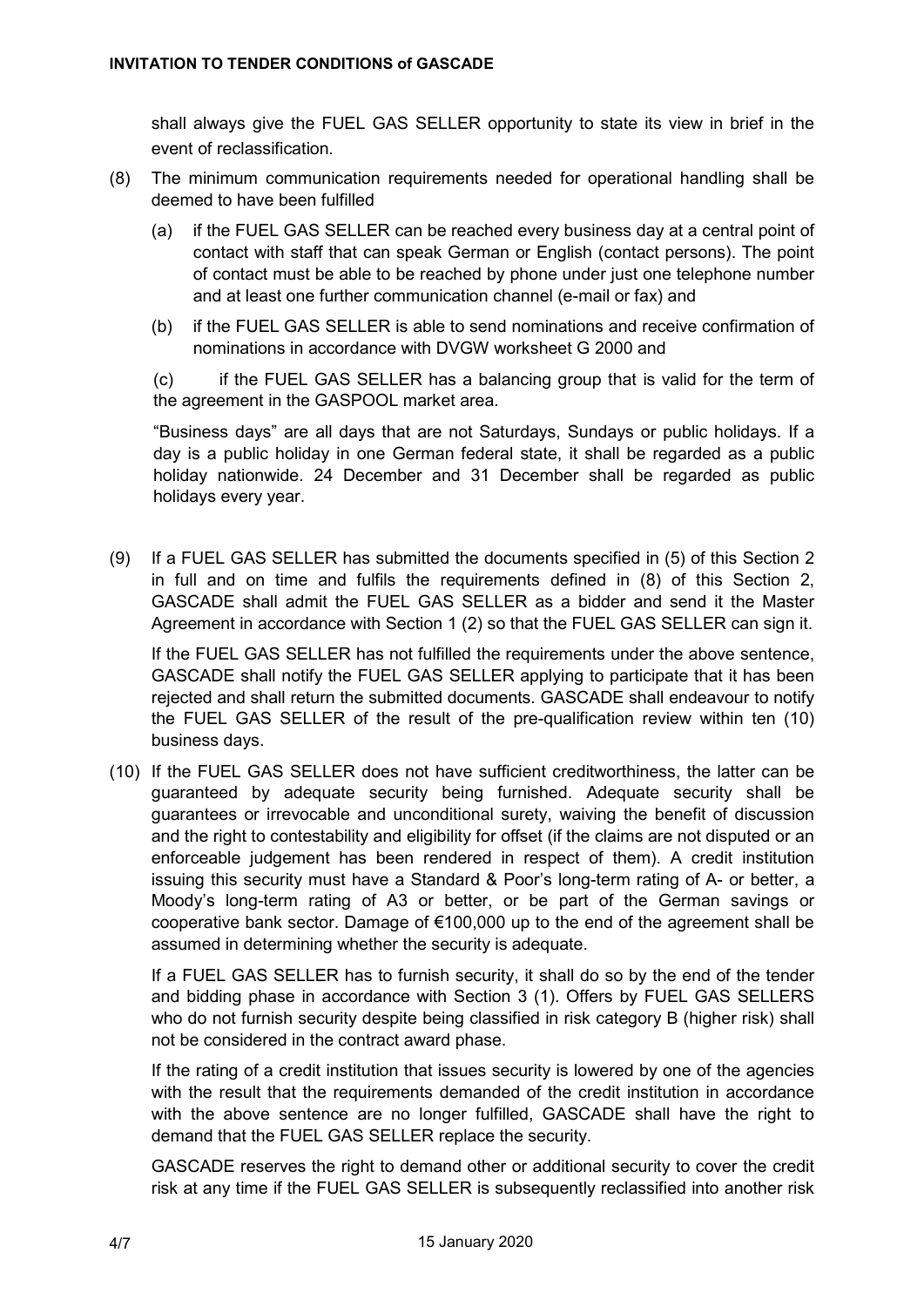category in accordance with (7) of this Section 2 during the invitation to tender procedure.

 Existing security shall be released, replaced or reduced at the request of the FUEL GAS SELLER if it is no longer required to cover the credit risk after entire order quantities have been settled.

## Section 3: Tender and bidding phase

- (1) The pre-qualification phase is followed by the tender and bidding phase. The tender and bidding phase shall last until 12 noon on 21 February 2020.
- (2) This invitation to tender represents a request from GASCADE for the FUEL GAS SELLERS who have been admitted as bidders in accordance with Section 2 (9) sentence 2 at the time of contract award as specified in Section 4 (2) and whose admission as a bidder has not been subsequently revoked in accordance with Section 2 (3) to submit an offer for concluding individual agreements to the Master Agreement in accordance with Section 1 (3).
- (3) In the tender and bidding phase in accordance with (1) of this Section 3, the FUEL GAS SELLERS defined in accordance with (2) of this Section 3 can issue a binding offer for the sale, supply and balancing of fuel gas quantities. An offer shall be submitted by a signed Master Agreement and a completed and signed individual agreement being sent as a PDF file by e-mail or by post to the contact person named in the individual agreement. Offers that are not submitted in the tender and bidding phase or that are incomplete shall be deemed not to have been submitted and shall not be considered.
- (4) An offer can be modified in writing or withdrawn up to the end of the tender and bidding phase.

#### Section 4: Contract award phase

- (1) The contract award phase shall commence when the tender and bidding phase ends. During the contract award phase, GASCADE shall have the option of bindingly accepting the offers which FUEL GAS SELLERS who have been admitted as bidders have submitted in the tender and bidding phase. The contract award phase shall end at 6 p.m. on 1 March 2020.
- (2) GASCADE shall chose which offer to accept in a non-discriminatory manner and taking into account the objectives of reliable and secure network operation, safeguarding economically sensitive information, and cost-effectiveness at the time specified in the invitation to tender documents (time of contract award). The FUEL GAS SELLER quoting the lowest handling fee in its offer shall win the contract for the tender. "Handling fee" is the fee in accordance with Article 7 (4) of the Master Agreement charged in addition to the spot price for balancing the gas quantities. If the submitted offers quote the same prices, the time at which the offers are received shall determine which has precedence. In such a case, the offer received earliest shall be accepted. GASCADE shall notify the FUEL GAS SELLER who wins the bid that it has bindingly accepted the offer in accordance with Section 5 (2). As soon as the FUEL GAS SELLER that wins the bid receives the notification in accordance with Section 5 (2), it shall send GASCADE the signed Master Agreement referred to in Section 3 (3) and the signed individual agreement referred to in Section 3 (3) in duplicate by post, unless it has already done so in the tender and bidding phase. GASCADE shall return one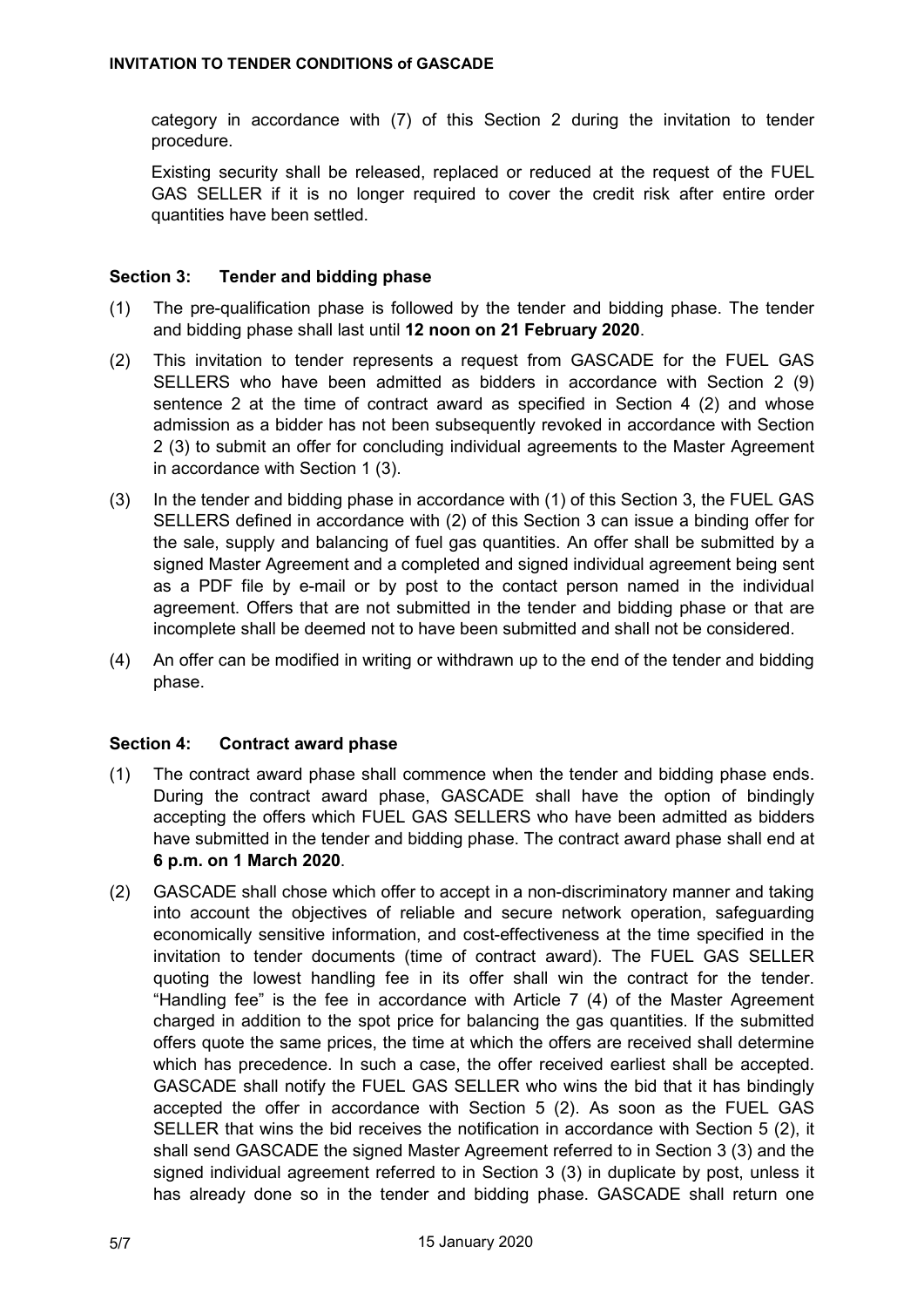signed version of the Master Agreement and one signed version of the individual agreement.

(3) An invitation to tender procedure shall end when an offer is accepted by GASCADE. Irrespective of whether an agreement is concluded, the FUEL GAS SELLERS shall be bound to their offer, in accordance with Sections 145 and 148 of the German Civil Code (BGB), for the period of time of the respective contract award phase(s) to which their offer relates.

## Section 5: Duties to provide information

- (1) The FUEL GAS SELLERS shall be obliged to notify GASCADE about all changes to circumstances of relevance to their admission as bidders in accordance with Section 2 immediately and without being requested to do so.
- (2) GASCADE shall notify the FUEL GAS SELLERS who have issued binding offers during the tender and bidding phase and have not modified or withdrawn them in accordance with Section 3 (4) about the outcome of the invitation to tender procedure in suitable form.
- (3) In cases defined in Section 2 (3) and Section 8 (1) and (3), GASCADE shall notify the FUEL GAS SELLER immediately.

## Section 6: Confidentiality

- (1) GASCADE undertakes to treat all relevant information it receives during this invitation to tender procedure with confidentiality. Relevant information shall be in particular the contents of the offers from the bidding FUEL GAS SELLERS and company-related information in connection with completion of the pre-qualification phase. Article 6 of the Energy Industry Act (EnWG) shall not be affected. Relevant information may be disclosed to an affiliated company as defined in Article 15 of the Stock Corporation Act (AktG).
- (2) GASCADE shall be authorised to collect, store and use information it has obtained from the FUEL GAS SELLERS as part of an invitation to tender procedure in compliance with data protection legislation, and to disclose such data to third parties, where this is required to ensure proper handling of the procedure in question.
- (3) Rights and obligations under this provision shall also apply to third parties engaged by GASCADE.
- (4) The obligation to maintain confidentiality shall remain in force for a period of 12 (twelve) months after the respective invitation to tender procedure ends.

#### Section 7: Liability

GASCADE shall be liable for loss or damage due to injury to life, body or health in accordance with the statutory provisions. GASCADE shall be liable for other loss or damage only if it has been caused by GASCADE, a legal representative, a contractor or an agent through intent or gross negligence or there has been a culpable violation of cardinal obligations. Cardinal obligations are obligations that must be fulfilled so that these INVITATION TO TENDER CONDITIONS can be implemented and on the fulfilment of which the FUEL GAS SELLERS taking part in the invitation to tender may